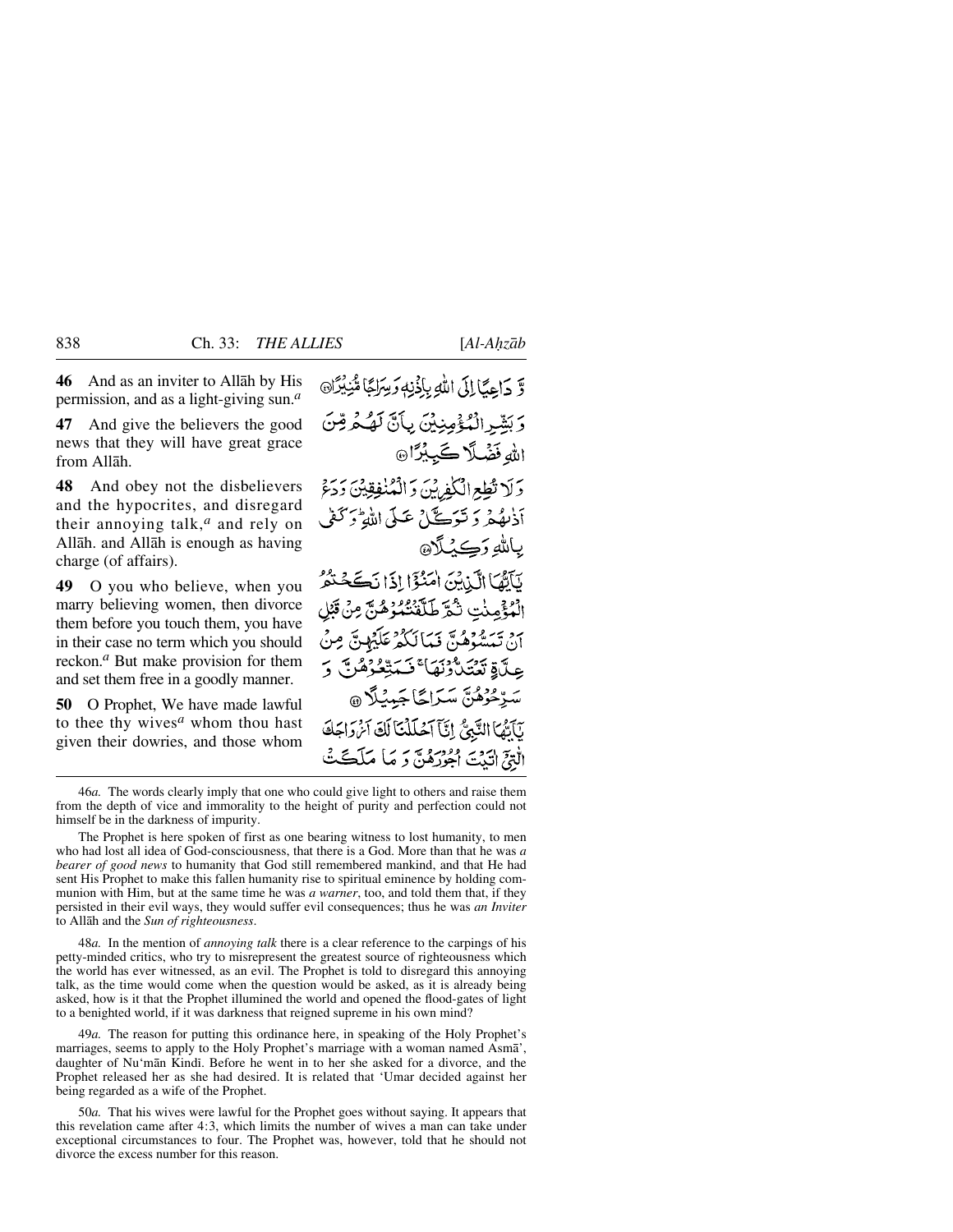thy right hand possesses, out of those whom Allåh has given thee as prisoners of war, and the daughters of thy paternal uncle and the daughters of thy paternal aunts, and the daughters of thy maternal uncle and the daughters of thy maternal aunts who fled with thee; and a believing woman, if she gives herself to the Prophet, if the Prophet desires to يَبِينُكَ مِنَّآ أَفَآءَ اللَّهُ عَلَيْكَ وَبَنْتٍ عَبِّكَ وَبَنْتِ عَتْبَكَ وَبَنْتِ خَالِكَ ربنت لهلتك التي مكاجَزَن مَعَ يَرٍ دِيرَ 1ءٌ مُّؤْمِنَةٌ إِنْ وَمَيْتَ نَفْسَهُ لِلنَّبِيِّ إِنْ آَىَادَ النَّبِيُّ آنُ يَّسْتَذَّ خَالِصَةً لَّكَ مِنْ دُوْنِ الْمُؤْمِنِينَ

Then comes the second period from 25 to 54. His first marriage was contracted while he was twenty-five years of age, and the widow Khadijah whom he married was forty years old, i.e., fifteen years his senior. It was with her, and her alone, that he passed all the years of his youth and manhood until she died three years before the Hijrah, when he was already an old man of fifty. This circumstance alone is sufficient to give the lie to those carpers who call him a voluptuary. After her death, while still at Makkah, he married Saudah, a widow of advanced age. He also married  $\overline{A}$  ishah, his only virgin wife, while still at Makkah, but her marriage was consummated five years afterwards in the 2nd year of the Hijrah.

Then followed the flight to Madinah, and subsequent to the Flight he had to fight many battles with his enemies, the Quraish, or such tribes as sided with the Quraish. The result of these battles was a great discrepancy between the number of males and females, and as his favourite followers fell in the field of battle fighting with his enemies, the care of their families devolved upon the Prophet and his surviving companions. In the battle of Badr fell Khunais, son of Hudhāfah, and the faithful 'Umar's daughter Hafsah was left a widow. 'Umar offered her to 'Uthman and Abū Bakr in turn, and she was at last married by the Holy Prophet in the third year of the Hijrah. 'Abd Allāh, son of Jahsh, fell a martyr at Uhud, and his widow Zainab, daughter of Khuzaimah, was taken in marriage by the Prophet in the same year. In the next year Ab∂ Salamah died, and his widow, Umm Salamah, was taken to wife by the Prophet. The events are narrated in the last section, leading to Zainab's divorce by Zaid; the Prophet married her in the fifth year of the Hijrah under circumstances already narrated. Umm Habibah was one of his devoted followers who fled to Abyssinia with her husband, 'Ubaid Allåh, who there became a Christian, and when he died his widow found comfort in being taken as a wife by the Holy Prophet in the seventh year of the Hijrah.

Besides these widows of his faithful followers whom it fell to his lot to take under his protection, the Prophet took three widows of his enemies in marriage, and in each case this step led to the union and pacification of a whole tribe. These three, Juwairiyah, Maimūnah and Şafiyyah, he married in the years six and seven of the Hijrah. Regarding

The marriages of the Holy Prophet have furnished his critics with the chief implement of attack on him, and the low-minded missionary has gone so far as to call him a voluptuary on that account, though he dare not apply that word to the husband of a hundred wives. Therefore I give below full particulars regarding the Prophet's marriages. His life as regards his marriages may be divided into four periods. Briefly these are: (1) A celibate life up to twenty-five. (2) A married state with one wife from 25 to 54. (3) Several marriages from 54 to 60. (4) No further marriage after 60. As regards the first period, the life of a celibate youth living in a warm country till 25, the testimony of a hostile writer like Sir William Muir is that "all authorities agree in ascribing to the youth of Muhammad a modesty of deportment and purity of manners rare among the people of Mecca". In fact, in Arabia at the time profligacy was the order of the day and it was among people who prided themselves on loose sexual relations that the Prophet led a life of transcendent purity.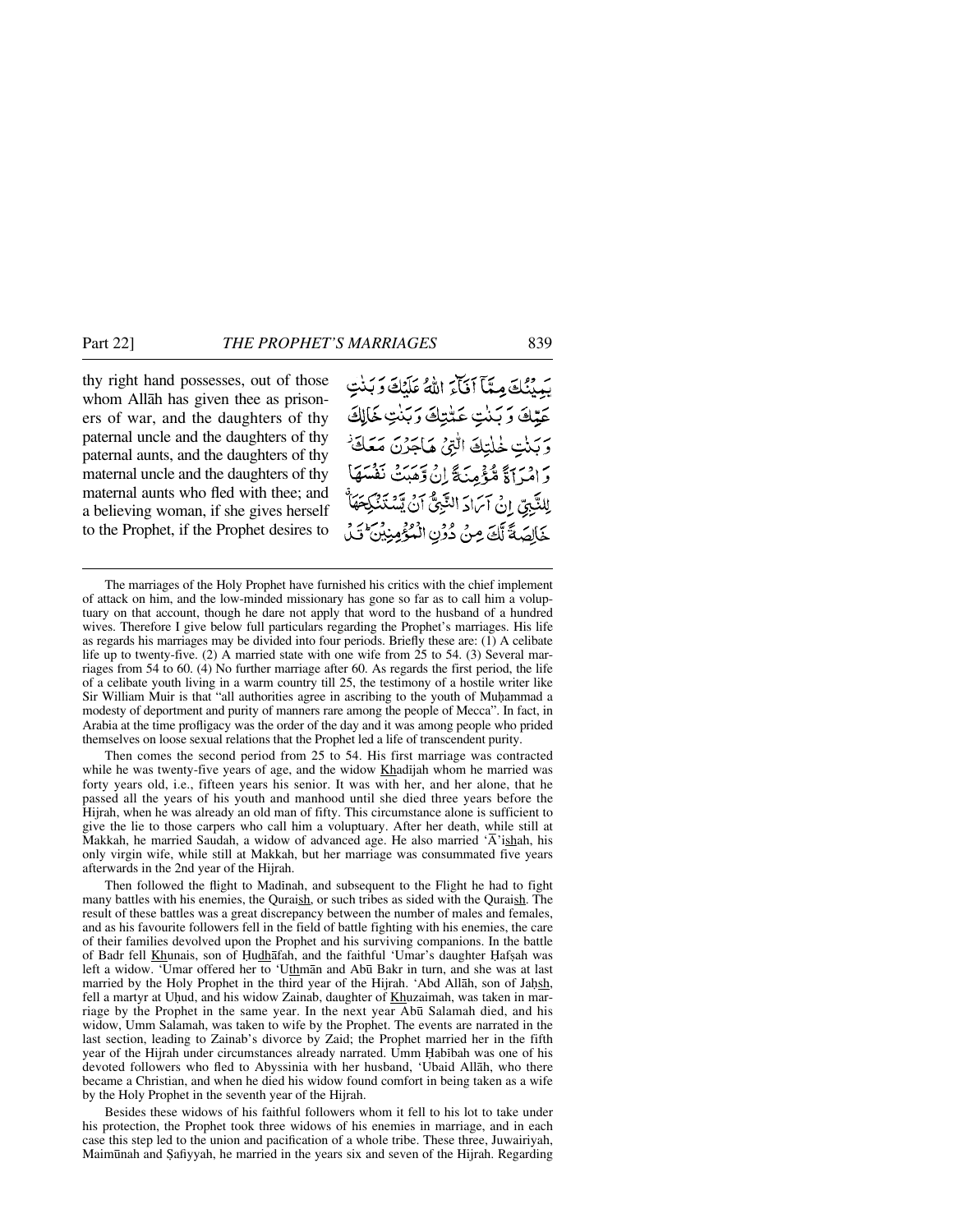marry her. (It is) especially for thee, not for the believers<sup> $b$ </sup> — We know what We have ordained for them concerning their wives and those whom their right hands possess in order that no blame may attach to thee. And Allåh is ever Forgiving, Merciful.

**51** Thou mayest put off whom thou pleasest of them, and take to thee whom thou pleasest. And whom thou desirest of those whom thou hadst separated provisionally, no blame attaches to thee. This is most proper so that their eyes may be cool and they may not grieve, and that they should be pleased, all of them, with what thou givest them.*<sup>a</sup>* And Allåh knows what is in your hearts. And Allåh is ever Knowing, Forbearing.

عَلَيْنَاهَا فَدَضَّنَاعَلَيْهِمْ فِيٍّ أَذْوَاجِهِمْ وَ مَا مَلَكَتْ آَيْهَانُهُمْ لِكَيْلَا يَكُوُنَ عَابِطَهَ جَبِيحٌ وَكَانَ اللَّهُ غَفُورًا تَجِيبُنَّا۞

تَكْرِبِيجِ مَنْ تَنْتَأَمُّ مِنْصُنِّ دَتَّقُوْيَ إِلَيْكَ مَنْ تَشَاءُ وَ مَنِ ابْتَغَيْتَ مِنَّنْ عَزَلْتَ فَبَلاحُنَاجَ عَلَيْكَ ذٰلِكَ آدْنَى آنُ تَقَبَّرَ حَفِيْبِهِينَ وَلَا يَحْزَنَّ وَيَدْخَبِ بِيْنَ بِيِمَا أَيَّبْتَهُنَّ كُلُّهُنَّ وَاللَّهُ يَعْلَمُ مَا فِي قُلْدُ بِكُمْ تُرِكَّانَ اللَّهُ عَلَيْهَا حَلِيْمًا @

50*b.* As pointed out in the beginning of the last note, the Prophet was specially allowed to retain all his wives when the number allowed was brought down to four in the case of other believers. This was the only privilege allowed to the Prophet and it is to this that the words, *especially for thee*, refer. What God *ordained for the believers* is contained in 4:3, and on the revelation of that verse any Muslim who had more than four wives had to divorce the excess number.

51*a.* This verse must be read along with vv. 28 and 29, where a choice is given to the Prophet's wives to remain with him or to depart. A similar choice is given here to the Prophet. And when his wives preferred to lead simple lives with him rather than seek worldly goods by leaving him, the Prophet was no less considerate for their feelings; for notwithstanding the choice given to him to retain such of his wives as he liked, he did not exercise this choice to the disadvantage of anyone of them, but retained them all, as they had chosen to remain with him. A reference is, indeed, contained to vv. 28 and 29 in the words *that they should be pleased, all of them, with what thou givest them*, which indicate that this was altogether a new arrangement in which both parties were given free choice and both sacrificed all other considerations to the sanctity of the marriage-tie.

one of these, it is sufficient to note that, when the Prophet took Juwairiyah for a wife, over a hundred families of the tribe of the Bani Mustaliq, to which tribe she belonged, were at once liberated by the Muslims.

The fourth period is that when war came to an end; a reference to this is contained in v. 52: "It is not allowed to thee to take wives after this".

Thus it will be seen that all the marriages of the Prophet were due either to feelings of compassion for the widows of his faithful followers or to put a stop to bloodshed and ensure union with some tribe. Compare also  $4:3a$ , where it is shown that the permission for polygamy was given under similar circumstances; in fact, many of the companions had to follow the example of the Prophet.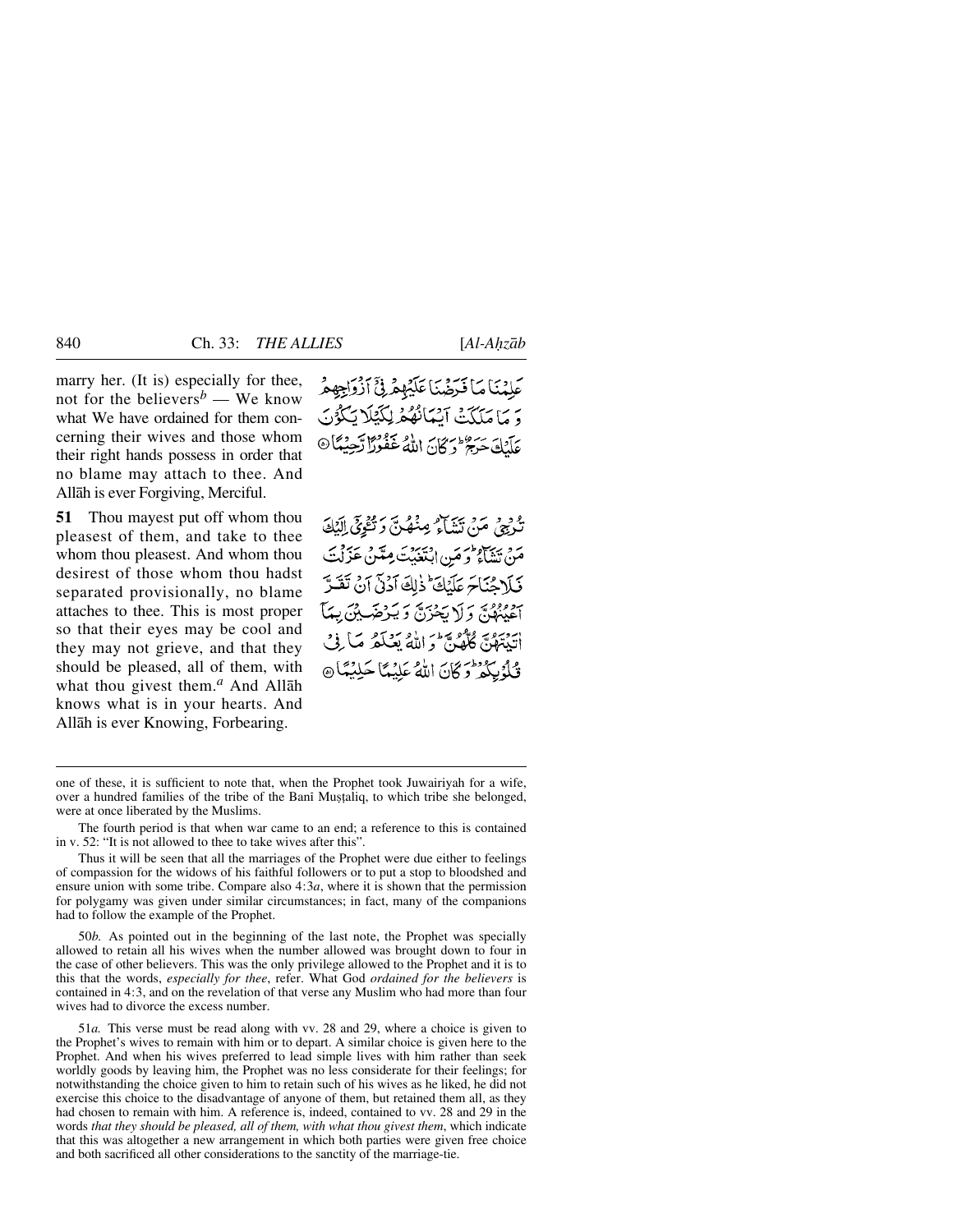**52** It is not allowed to thee to take wives after this, $<sup>a</sup>$  nor to change them</sup> for other wives, $<sup>b</sup>$  though their beauty</sup> be pleasing to thee, except those whom thy right hand possesses.*<sup>c</sup>* And Allåh is ever Watchful over all things.

لَا يَجِلُّ لَكَ النِّسَآءُ مِنْ يَبْ وَلَأَانٌ تَبَكَّلُ بِهِنَّ مِنْ آزْرَاجِ وَّكَوْآَعُجَبَكَ عَنْدُهُنَّ إِلَّا مَا مَلَكَتْ يَبِينُكَ وَكَانَ اللَّهُ عَلَى كُلِّ شَيْءٍ رَّقِيدُيًّا هَ

## SECTION 7: **Rules of Conduct in Domestic Relations**

**53** O you who believe, enter not the houses of the Prophet unless permission is given to you for a meal, not waiting for its cooking being finished — but when you are invited, enter, and when you have taken food, disperse — not seeking to listen to talk. Surely this gives the Prophet trouble, but he forbears from you, and Allåh forbears not from the truth. And when you ask of them any goods, ask of them from behind a curtain.*<sup>a</sup>* This is purer for your hearts and their hearts. And it behoves you not to give trouble to the Messenger of Allåh, nor to marry his wives after

يَآَيُّهَا الَّذِيْنَ إِمَنُوْالَا تَذَخُّلُوْا بِيُوْتَ النَّبِيِّ الْآَ أَنْ يُؤْذَنَ لَكُمْ إِلَى طَعَاكِرِ عَيْرَ نَظِرِيْنَ إِنْكُ "وَلَكِنْ إِذَا دُعِيْتُمْ فَأَدْخُلُوْا فَإِذَا طَعِمْتُكُمْ فَأَنْتَتِنْكُرُوا دَلَا مَسْتَأْنِسِيْنَ لِحَيْدِيْتٍ إِنَّ ذَٰلِكُمْ كَانَ يُؤْذِى النَّبِيَّ فَيَسْتَحْى مِنْكُمْ زَرَانَهُ لَا يَسْتَجَى مِنَ الْحَقِّ وَإِذَا سَأَلْتَبُوهُنَّ مَنَاعًا فَسْئَلُوْهُنَّ مِنْ وَيَرَاءِجِجَابٍ ۖ ذٰلِكُمُ ٱطْهَرُ لِقُلُوۡبِكُمُ وَ قُلُوۡبِهِنَّ وَمَا كَانَ لَكُمْ أَنْ تَؤْذُواْ رَسُوْلَ اللَّهِ وَلَاّ

52*c.* By *those whom thy right hand possesses* are indicated the wives of the Prophet whom he had lawfully married.

<sup>52</sup>*a.* When the Prophet's wives chose to remain with him, limitation was placed upon the Holy Prophet, viz., that he should not take any other wife. The Prophet did not contract any marriage after the seventh year of the Hijrah, when this verse was revealed.

<sup>52</sup>*b.* This is another limitation, viz., that it was not after this allowed to the Prophet to divorce anyone of those who had chosen to remain with him.

<sup>53</sup>*a.* Bigoted critics discover personal motives even in these beautiful rules of conduct. It must be borne in mind that any rule of conduct to be observed in relation to the Holy Prophet is really a rule that must be observed in all social relations. The Qur'ån teaches not only high morals, but also good manners, for it is meant for all men. In this verse it disparages the custom of giving trouble to the owner of a house who invites his friends to a dinner by coming before the appointed time or staying after dinner to indulge in idle talk. This is a rule which the Muslims were desired to observe towards one another as well as towards the Holy Prophet. Similarly, the rule relating to strangers speaking to women from behind a curtain applies equally to all, and is not to be observed only towards the Prophet's wives. Every stranger is not free to enter another Muslim's house and disturb the privacy of those residing in it.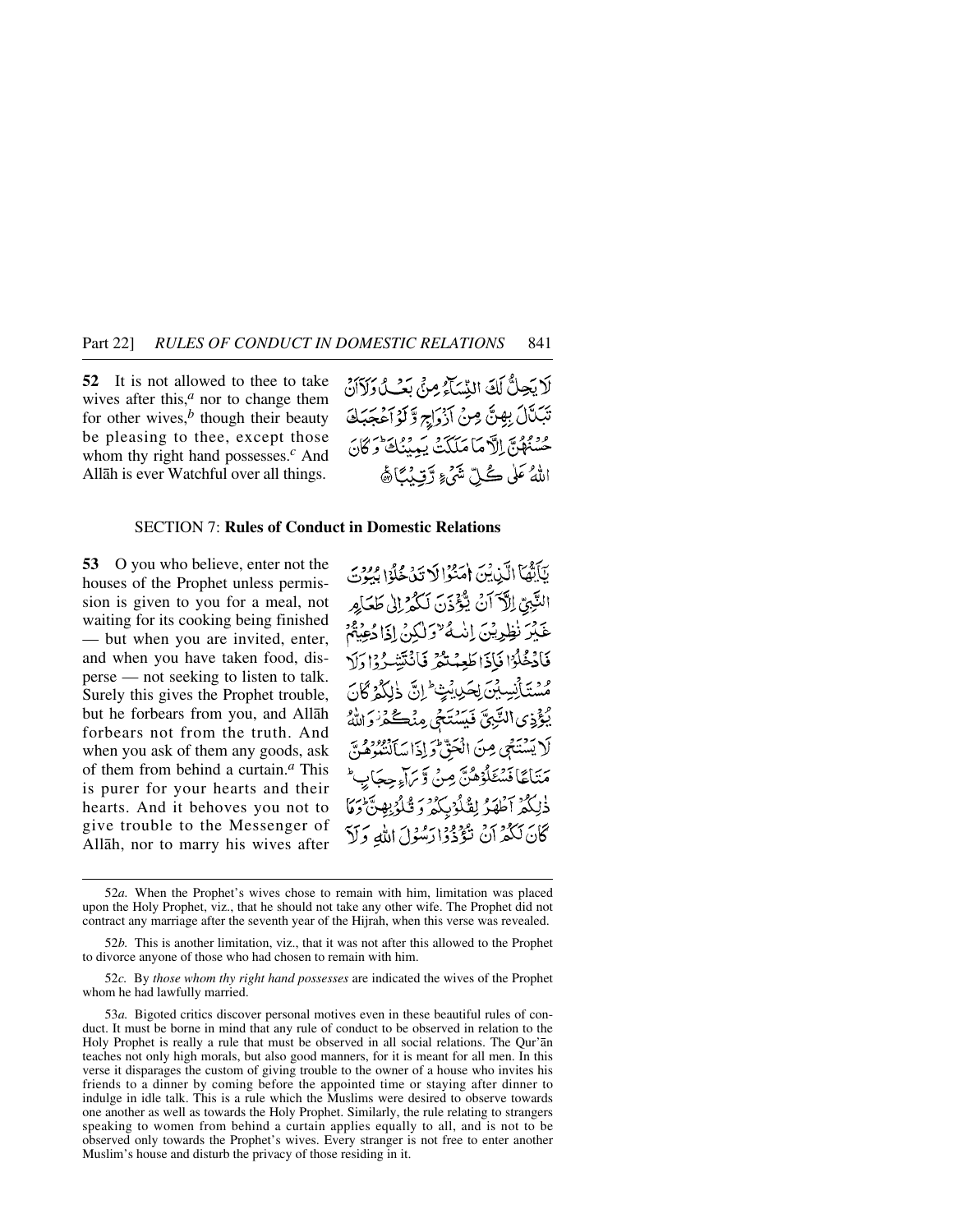him ever.*<sup>b</sup>* Surely this is grievous in the sight of Allåh.

**54** If you do a thing openly or do it in secret, then surely Allåh is ever Knower of all things.

**55** There is no blame on them in respect of their fathers, nor their sons, nor their brothers, nor their brothers' sons, nor their sisters' sons, nor their own women, nor of what their right hands possess — and (ye women) keep your duty to Allåh. Surely Allåh is ever Witness over all things.

**56** Surely Allåh and His angels bless the Prophet. O you who believe, call for blessings on him and salute him with a (becoming) salutation.*<sup>a</sup>*

**57** Surely those who annoy*<sup>a</sup>* Allåh and His Messenger, Allåh has cursed them in this world and the Hereafter, and He has prepared for them an abasing chastisement.

**58** And those who annoy believing men and believing women undeserأَنْ تَنْكِحُوْٓا أَذْوَاحَهُ مِنْ بَعُدِيقَ آيَدًا لَمَّ إِنَّ ذٰلِكُمْ كَانَ عِنْدَا اللَّهِ عَظِنُهًا ۞ اِنْ تُبْكُرُا شَبْكًا أَوْ تُحْفُوهُ فَيَاتَ اللَّهَ كَانَ بِكُلِّ شَيْءٍ عَلَيْهَا ۞ لَا جُنَاحَ عَلَيْهِنّ فِيَّ أَبَابِهِنّ وَلَا آئِنَآهِنّ وَلَآ لِخْوَانِهِنَّ وَلَآ أَبْنَاءِ لِخْوَانِهِنَّ وَلَآ آبْنَآءِ آخَرٰتِهِنَّ وَ لَا نِسَأَبِهِ نَّ وَ لَا مَا مَلَكَتْ آيَهَا بِهُنَّ وَاتَّقِيبُنَ اللَّهَ إِنَّ اللَّهَ كَانَ عَلَى كُلِّ شَيْءٍ شَهْدُمًا ۞ إنَّ اللَّهَ وَ مَلَّيْكَتَهُ يُصَلُّوْنَ عَلَى النَّبِيِّ ۖ يَأَيَّهُاَ الَّذِينَ امْنُوْا صَلَّوْاتِ لَمِيْهِ وَسَدِّمُوْا تَسْلِيُهَا @ إِنَّ الَّذِينَ يُؤْذُوْنَ اللَّهَ وَ دَمْهُ؟ مَا لَعَبَعُوْ اللَّهُ فِي اللَّانِيَا وَالْآخِيرَةِ وَأَعَلَّ لَهُمۡ عَذَابًا مُّهِنِّنَا۞ وَ الَّيْنِ بِينَ بِدَوْوَيَ الْمُؤْمِنِينَ وَالْمُؤْمِنِينَ

56*a.* The invocation of Divine blessings on the Holy Prophet is mentioned in connection with the false imputations against him as regards his marital relations, the implication being that all such imputations would be brought to naught by the blessings which Allåh would shower on him, showing that he is pure and holds communion with the fountain-head of purity.

57*a.* The word *yu'dh∂n* occurring here is from the root *adha*, which occurs in v. 48 in this chapter and in 3:186, and means the annoying talk of the disbelievers and the hypocrites in the form of false imputations against the Holy Prophet. This sense of the word is made clear in the next verse, where the same word is used about the believers, and is explained in the concluding words of the verse as indicating *a false accusation against them*.

<sup>53</sup>*b.* The respect due to the Prophet is alone a sufficient reason for the injunction, but a little consideration will show that the absence of the injunction would have led to difficulties. One of the objects which the Prophet's marriages served was the faithful communication of incidents that play an important part in the life of a man, but whose knowledge is only limited to a man's family circle. The remarriage of any of the Prophet's widows would have surely impaired this object to a great degree, as it would have had a possible effect upon the independence of opinion of the lady who entered into marital obligations with another man.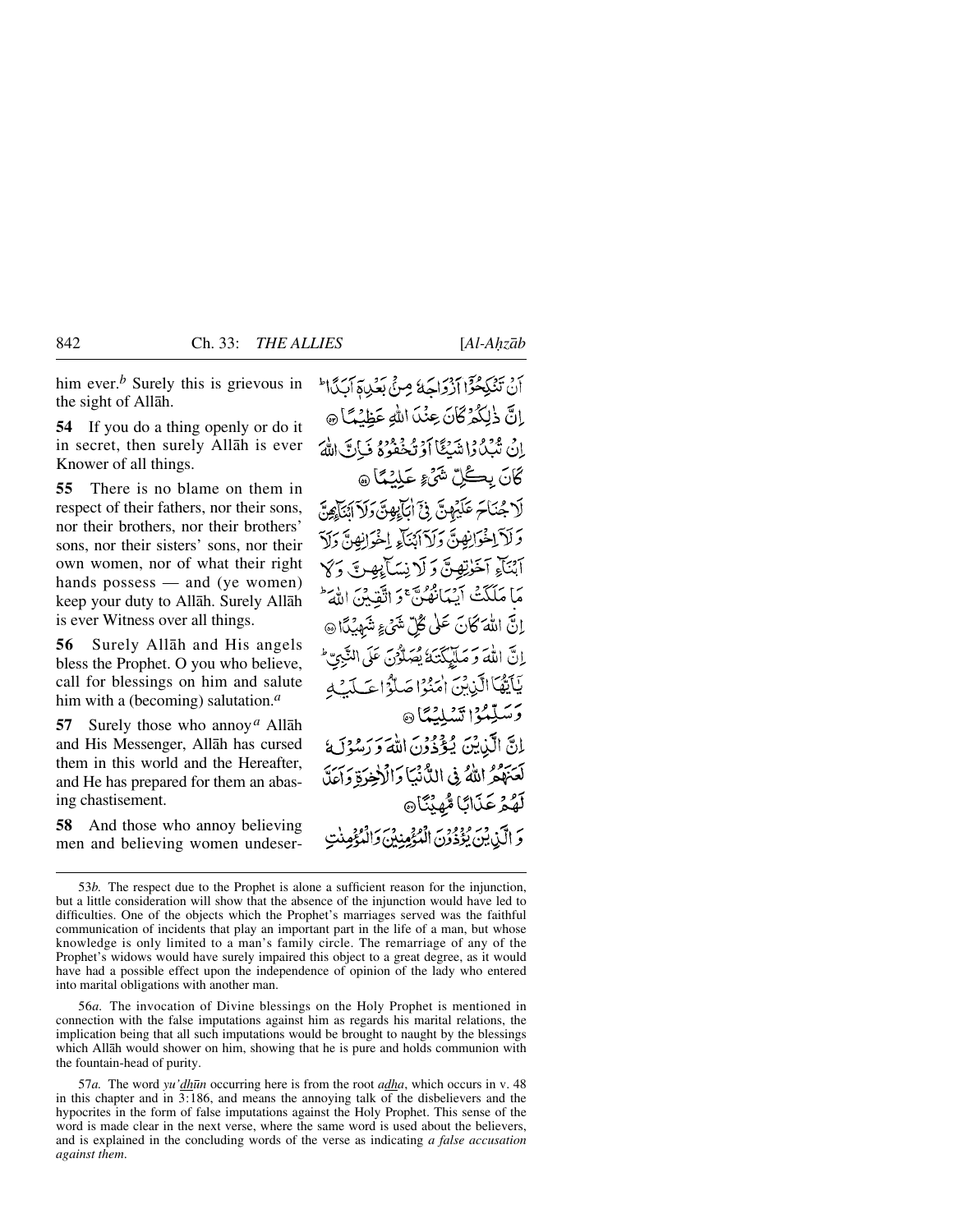vedly, they bear the guilt of slander and manifest sin.

## SECTION 8: **Those who spread Evil Reports**

**59** O Prophet, tell thy wives and thy daughters and the women of believers to let down upon them their over-garments. This is more proper, so that they may be known, and not be given trouble. And Allåh is ever Forgiving, Merciful.*<sup>a</sup>*

**60** If the hypocrites and those in whose hearts is a disease and the agitators in Madinah desist not, We shall certainly urge thee on against them, then they shall not be thy neighbours in it but for a little while —

**61** Accursed, wherever they are found they will be seized and slain.*<sup>a</sup>*

**62** That was the way of Allåh concerning those who have gone before; and thou wilt find no change in the way of Allåh.

**63** Men ask thee about the Hour. Say: The knowledge of it is only with Allåh. And what will make thee comprehend that the Hour may be nigh?*<sup>a</sup>*

**64** Surely Allåh has cursed the disbelievers and prepared for them a burning Fire,

نَأَتُهَا النَّبِيُّ فَلْ لْآزْدَاحِكَ دَيْنَتِكَ وَيْسَاْءِ الْمُؤْمِنِيْنَ يُدْنِيْنَ عَلَيْهِ نَّ مِنْ جَلَابِيْبِهِنَّ ۖ ذَٰلِكَ آدُنَّى آنَ يَّعۡدَفۡنَ فَ1َلَا يُؤۡذَيۡنَ وَكَانَ اللَّهُ غَفُوْسَ اتَّجِيبُدَيَّا® لَيِنْ لَّهُ يَنْتَهِ الْمُنْفِقُوْنَ وَالَّذِيْنَ نِّ تُلْوُبِهِمْ مَّرَضُّ وَّالْمُرْجِئْنَ نِي الْبَيْابِنَيْ تَنْزُرْ يَنَّكَ بِهِمْ ٹُے ۖ لَا رُجَادِيُّ دِنَكَ فِيُهَا إِلَّا قَلِيْلًا ﴾ صَّلَّعُهُ نِدْنَ ﷺ فَقَعْدُواْ أَخِذْرُوا وَقُتِّلُوَّا تَقْتَبُ أَلَا سُنَّةَ اللهِ فِي الَّذِيْنَ خَلَوًا مِنْ قَبْلُ ۚ وَلَنْ تَجِدَ لِسُنَّةِ اللَّهِ تَبْدِيْلًا @ سُتِكْكَ النَّاسُ عَنِ السَّاعَةِ لَّذَلِّ اتَّبَا عِلْمُهَاجِئْدَا اللَّهِ وَمَا يُدْرِينَكَ لَعَلَّ السَّاعَةَ تَكُرُنُ قَرِيْبًا۞ إِنَّ اللَّهَ لَعَنَ الْكَٰذِينَ دَاءَتَّالِهُمْ سَعِيْرًا ﴾

بِغَيْرِ مَا اَكْتَسَبُوْا فَقَدِي اِحْتَمَلُوْا

**ِيُهَّتَآتَآوَ اِنْيُّتَا مُّبِيِّنَ**اً هُ

63*a,* see next page.

<sup>59</sup>*a.* The injunction to wear an over-garment is here given with the object that free women may be distinguished from slaves, so that they may not be annoyed and followed by men inclined to evil, who would come to know by this mark of distinction that these were pure and chaste women who would not tolerate insult or ill-treatment.

<sup>61</sup>*a.* This verse and the one that follows relate to hypocrites as well as to certain Jews who spread evil reports concerning the Muslims. Before the Prophet died, Madinah was cleared of these mischievous elements.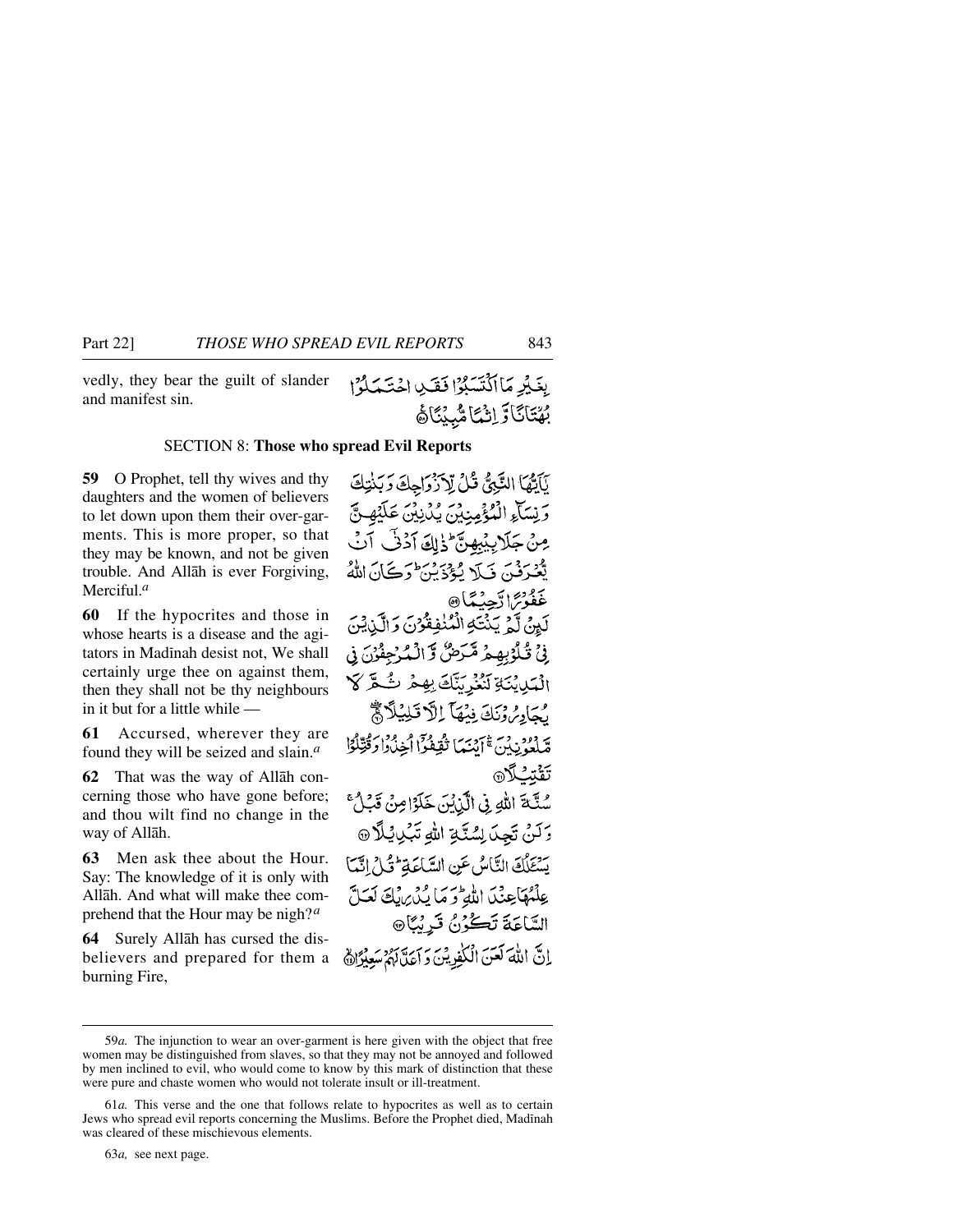**65** To abide therein for a long time; they will find no protector nor helper.

**66** On the day when their leaders are turned back into the Fire, they say: O would that we had obeyed Allåh and obeyed the Messenger!

**67** And they say: Our Lord, we only obeyed our leaders and our great men, so they led us astray from the path.

**68** Our Lord, give them a double chastisement and curse them with a great curse.

خْلِيِيْنَ فِيْهَا آبَدًا ۚ لَايَجِدُوْنَ وَلِيًّا وَّلَا نَصِيْرًا مَّ

يَوْمَ ثَقَلَّبَ وُجُوهُهُمْ فِي النَّارِ يَقُونُونَ يٰلَيۡنَنَآ ٱطۡعَنَا اللَّهَ وَ ٱطۡعَنَا الرَّسۡوَلَانَ وَ قَالُوْا رَبَّنَآ إِنَّآ أَطَعۡنَا سَاٰدَتَنَآ وَكُنُوآ مَآ فَأَضَلَّؤُنَا السَّبِيُلَا®

رَبَّنَآ اٰتِهِمْ ضِعۡفَيۡنِ مِنَ الْعَذَابِ وَالْعَنْهُمْ لَعْنَاكَبِيْرًاهُ

## SECTION 9: **An Exhortation to the Faithful**

**69** O you who believe, be not like those who maligned Moses, but Allåh cleared him of what they said. And he was worthy of regard with Allåh.*<sup>a</sup>*

**70** O you who believe, keep your duty to Allåh and speak straight words:

**71** He will put your deeds into a right state for you, and forgive you your sins. And whoever obeys Allåh and His Messenger, he indeed achieves a mighty success.

**72** Surely We offered the trust to the heavens and the earth and the mountains, but they refused to be unfaithful to it and feared from it, يَأَتُّهَا الَّذِيْنَ أُمَنُوْا لَا تَكُوُنُوْا كَالَّذِيْنَ أَذَدًا مُؤْسُى نَبَرْآَهُ اللَّهُ مِيَّا قَالَهُا ۖ دَ كَانَ عِنْدَ اللّهِ وَجِيْهًا ﴾ يَأَيُّهَا الَّذِينَ امَنُوا اتَّقَوا اللَّهَ وَ قُولُوا قَوْلًا سَيْ لِمَاهُ يَّصْلِحْ لَكُمُّ أَعْمَالَكُمْ دَيْغُفِرْ لَڪُمْ وْفَرْبِهِمْ وَحَسَنَ يّْطِعِ اللَّهَ وَيَ سُنُولَهُ فَقَيْنَ فَيَأْتَمَا فَوْتَمَا عَظِيْتًا إِنَّا عَدَخَيْنَاالْأَدْمَانَ\$َ عَلَى السَّبْنِوْتِ وَالْأَنْرَضِ وَالْعِبَالِ فَيَأْتِبِيْنَ آنُ تَجْهِلْنَهَا وَأَشْفَقَنَّ مِنْهَا دَحَمَلَهَا

<sup>63</sup>*a.* By the *Hour* is meant the *hour of their doom*, as prophesied in the previous verses.

<sup>69</sup>*a.* For a false imputation against Moses by his own people, and even his own sister, see Num. 12. As this chapter deals with false imputations, the case of a false imputation against the prophet in whose likeness the Holy Prophet came is cited, and attention is drawn to the fate of those who had taken part in the accusation. The false accusations against the Holy Prophet are all forged by his opponents.